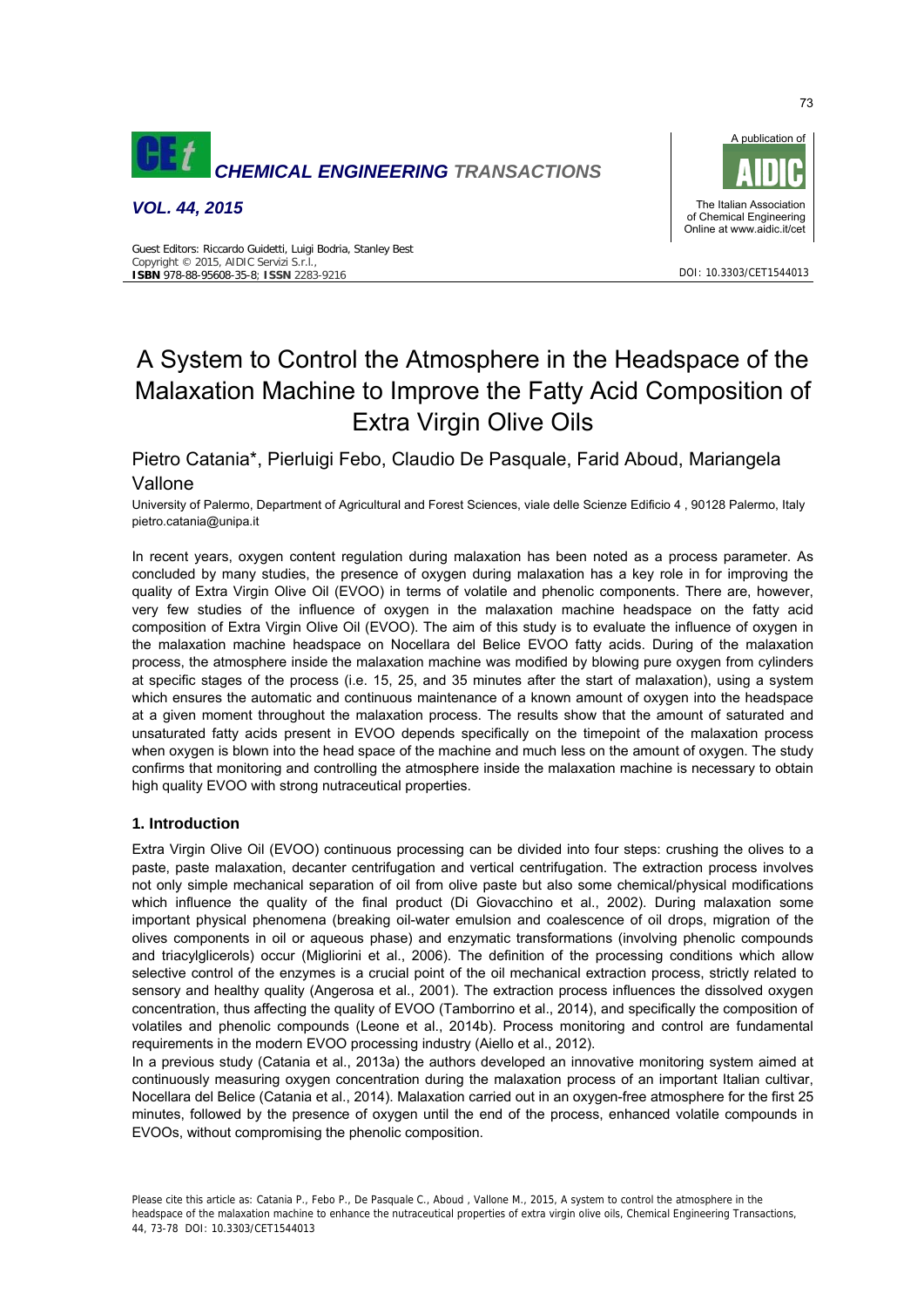Therefore, it was decided to conduct further research, studying aspects related to the fatty acid composition of the EVOO obtained (Conte et al., 2010). Fatty acids have important anti-cancer and cholesterol-lowering implications from the nutraceutical point of view, and can stimulate the immune system and prevent the onset of diabetes and chronic non-communicable diseases.

EVOO is mainly composed of triacylglicerols (98-99 %), made up of glycerol and three molecules of fatty acids, and from other minor components. The average composition of the most important fatty acids found in EVOO is formed by 9-14 % saturated fatty acids (palmitic acid, stearic acid), 66-80 % monounsaturated fatty acids (palmitoleic acid and oleic acid) and 6-10 % polyunsaturated fatty acids (linoleic acid and linolenic acid). An excess of saturated fatty acids in the blood of the human organism (above 10 %) reduces efficiency, and the number of membrane receptors which are responsible for recognizing the specific proteins of low-density lipoprotein (LDL); LDL have the function of carrying 50 % of blood-cholesterol (Viola and Viola, 2014). An excess of polyunsaturated fatty acids in the human organism start peroxidative processes with the production of free radicals which oxidize LDL via chain reactions. Saturated, monounsaturated and polyunsaturated fatty acids therefore play important structural and functional roles in the human organism.

In literature few studies exist on the composition of EVOO fatty acids concerning the following variables: duration of malaxation process and olives ripening stage (Jimenez et al., 2014).

The aim of this study was to evaluate the influence of oxygen in the malaxation machine headspace on Nocellara del Belice EVOO fatty acids.

#### **2. Materials and Methods**

### **2.1 Experimental oil mill plant**

The experimental tests were performed in 2013, employing an Alfa Laval oil mill plant on a typical Sicilian olive variety, "Nocellara del Belice", manually harvested and processed within 24 hours from harvesting. The oil mill plant was operated in continuous mode and was equipped with an olive washing machine, a disk crusher, a single-stage malaxation machine, a horizontal decanter, and a vertical centrifuge. After washing, the olives were processed with a disk crusher; then the malaxation was performed in a closed system for 45 min at a temperature of 27°C. The extraction was performed with a triphasic centrifugal extractor with no water addition. Oil samples were collected after each test, put into 100 mL dark glass bottles, stored at 12 °C and transported to the laboratory where analyses were performed. The malaxation machine used in the tests was the Alfa Laval Atmosphera 650 with a capacity of 650 L, featuring a stainless steel and airtight cylinder. The machine was equipped with a pair of inlet valves for gas in order to achieve a controlled or modified malaxation atmosphere by blowing nitrogen or oxygen into the headspace of the machine, and a probe for olive paste temperature control. The machine has a gap over the entire inner surface of the tank in which hot water is circulated in order to control olive paste temperature. A rotary double bladed reel, with a spiral inside the machine, mixes the olive paste and removes it from the walls avoiding overheating. Paste loading and unloading operations are carried out by means of automatic valves.

#### **2.2 Real time monitoring system**

The measurement system has been described in Catania et al. (2013a). The oxygen concentration inside the malaxation machine is sampled by means of a gas extraction system which continuously circulates the gas inside the malaxation machine through a closed loop pipe where the oxygen sensor is located. The oxygen monitoring circuit consists of a pipeline, a gas pump, a filter and an oxygen sensor.

### **2.3 Experimental tests**

The experimental tests consisted of performing the malaxation process in four different configurations. The atmosphere inside the malaxation machine was modified by blowing nitrogen or oxygen (pure gases) using cylinders into the mixing chamber at specific stages of the process. In all the tests except  $T_c$  (control), the malaxation machine was filled with nitrogen before the entry of the olive paste. The following test configurations were thus performed (Table 1).

The drupes were completely healthy and had the same degree of ripeness.

The variable applied in the different tests was atmosphere composition in the malaxation chamber headspace, which was altered by blowing nitrogen and/or oxygen at different times during the process.

Test Tc, the control, was conducted without changing the gaseous component in the headspace of the machine. Tests T<sub>5-15</sub>, T<sub>5-25</sub> and T<sub>5-35</sub> were carried out by blowing 5 L of oxygen at different timepoints of the process and specifically after 15, 25 and 35 minutes, respectively, from the beginning, and keeping the percentage of oxygen constant until the end. Tests  $T_{30-15}$ ,  $T_{30-25}$  and  $T_{30-35}$  were carried out by blowing 30 L of oxygen at the same time as in the previous tests.

74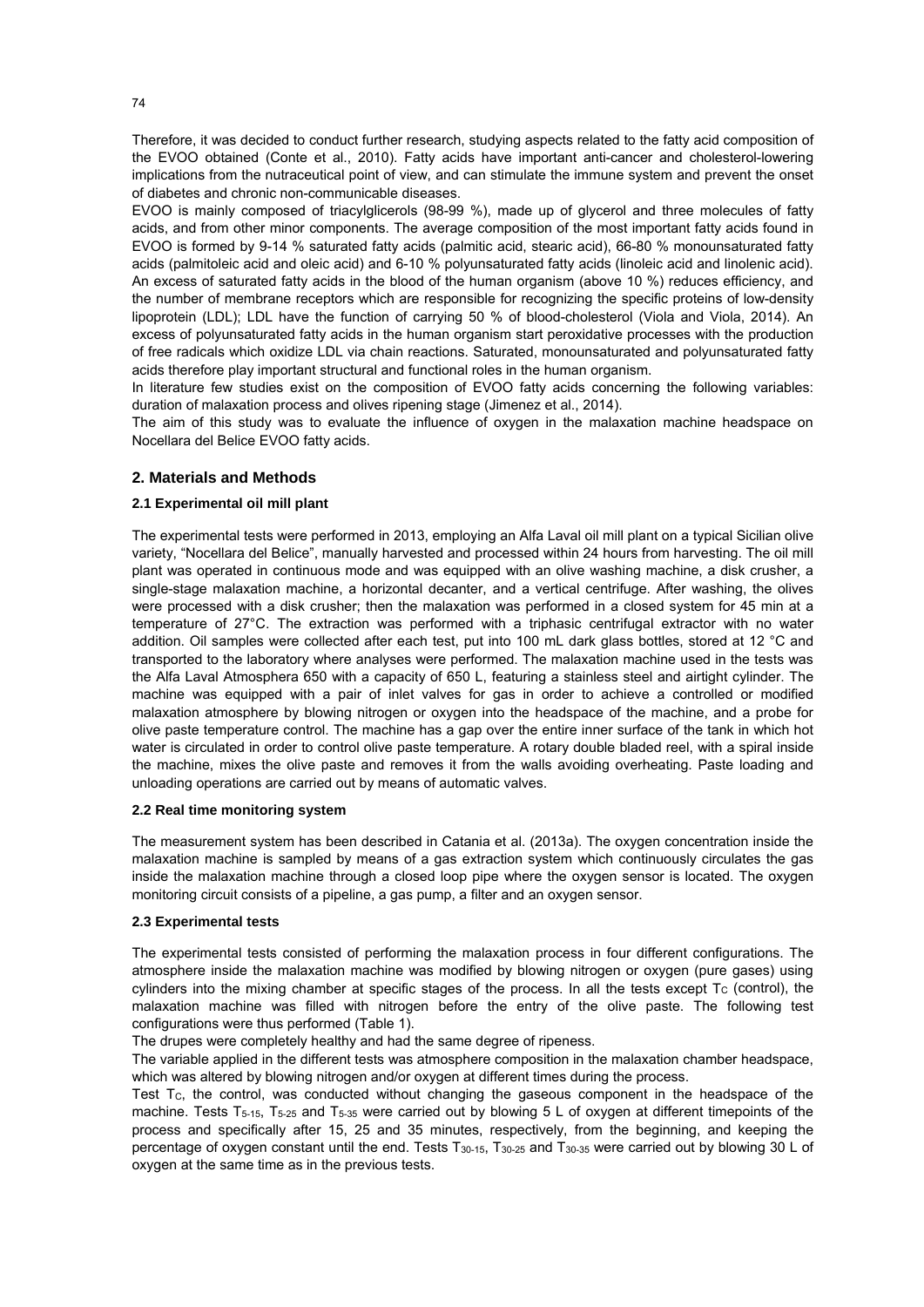In these tests, nitrogen for food was introduced immediately after filling and before the start of mixing, eliminating the low amount of oxygen present in the head space of the malaxation chamber. This was done to evaluate the sole effect of oxygen insufflation at different times of malaxation on EVOO fatty acids.

*Table 1: Tests used in the experimentation. Pure oxygen was insufflated by cylinders at different stages during malaxation* 

| Test               | Description                                                    |
|--------------------|----------------------------------------------------------------|
| $T_c$ (control)    | Malaxation in un-modified atmosphere                           |
| $T_{5-15}$         | 5 L of oxygen introduced 15 min after the start of malaxation  |
| $T5-25$            | 5 L of oxygen introduced 25 min after the start of malaxation  |
| $T_{5-35}$         | 5 L of oxygen introduced 35 min after the start of malaxation  |
| T <sub>30-15</sub> | 30 L of oxygen introduced 15 min after the start of malaxation |
| $T_{30-25}$        | 30 L of oxygen introduced 25 min after the start of malaxation |
| $T_{30-35}$        | 30 L of oxygen introduced 35 min after the start of malaxation |

In all of the tests, filling of the malaxation machine lasted for 10 min. The dissolved oxygen measurements in the malaxation machine were performed every 30 s. Each test configuration was replicated three times. Oil samples were collected immediately after each test and stored in 0.1 L dark glass bottles at 10 °C during transport to the laboratory.

### **2.4 FAME (Fatty Acid Methyl Esters) analytical determinations in EVOO**

Fatty acids in olive oil samples (100 mL) were directly methylated with 2 mL of 0.5 M NaOCH<sub>3</sub> at 30 °C for 15 minutes, followed by 1 mL of 5 % HCl in methanol at 50 °C for 15 minutes. Fatty acid methyl esters (FAME) were recovered in hexane (1.5 mL). One microliter of each sample was injected by autosampler into an HP 6890 gas chromatography system equipped with a flame-ionization detector (Agilent Technologies Inc., Santa Clara, CA). Fatty acid methyl esters from all samples were separated using a 100-m length, 0.25-mm i.d., 0.25-μm capillary column (CP-Sil 88; Chrompack, Middelburg, the Netherlands). The injector temperature was kept at 255 °C and the detector temperature was kept at 250 °C, with an H<sub>2</sub> flow of 40 mL/min, air flow of 400 mL min<sup>-1</sup>, and a constant He flow of 45 mL/min. The initial oven temperature was held at 70 °C for 1 min. increased at 5 °C min<sup>-1</sup> to 100 °C, held for 2 min, increased at 10 °C min<sup>-1</sup> to 175 °C, held for 40 min, and then finally increased at 5 °C min<sup>-1</sup> to a final temperature of 225 °C and held for 45 min. Helium, with a head pressure of 158.6 kPa and a flow rate of 0.7 mL min<sup>-1</sup> (linear velocity of 14 cm/s), was used as the carrier gas. Fatty acid methyl ester hexane mix solution (Nu-Chek Prep Inc., Elysian, MN) was used to identify each FA. The identification of CLA isomers was performed using a commercial mixture of cis- and trans-9,11- and 10,12-ocdecadienoic acid methyl esters (Sigma-Aldrich, Milano, Italy). To quantify total FA, C23:0 (Sigma-Aldrich) was added to each sample (4 mg  $g^{-1}$  of lyophilized cheese) as the internal standard (Bonanno et al., 2013). The health-promoting index (HPI) was calculated as the ratio between saturated and unsaturated fatty acid and related to the O<sub>2</sub> application and concentration.

# **2.5 Statistical analysis**

The EVOO analyses were performed on three EVOO samples for each test within one week from the extraction. The data were subjected to the Student "t" test for mean comparison at the 95% confidence level (Statgraphics Centurion, Statpoint Inc., USA, 2005).

# **3. Results and Discussion**

# **3.1 Evolution of the oxygen concentration during malaxation**

In test Tc (control), where malaxation was performed without the addition of any gas, the initial oxygen concentration was 20 %; then it decreased to about 14 % at the  $45<sup>th</sup>$  minute of the process. Note that in the last 10 minutes, equal to approximately 22 % of the total operation time, malaxation was performed with a constant oxygen concentration of approximately 14 %, without further decreases (Figure 1).

In the tests where 5 L of oxygen were blown  $(T_{5-15}, T_{5-25}$  and  $T_{5-35})$  we note that the oxygen concentration never exceeds 10 %. After that, oxygen concentration never decreases below 5 %. In the tests where 30 L of oxygen were blown (T30-15, T30-25 and T30-35), as a result of oxygen being blown, there was a sudden increase of oxygen up to values of approximately 20 %. After a few minutes the amount of oxygen begins to decrease, always remaining above 15%.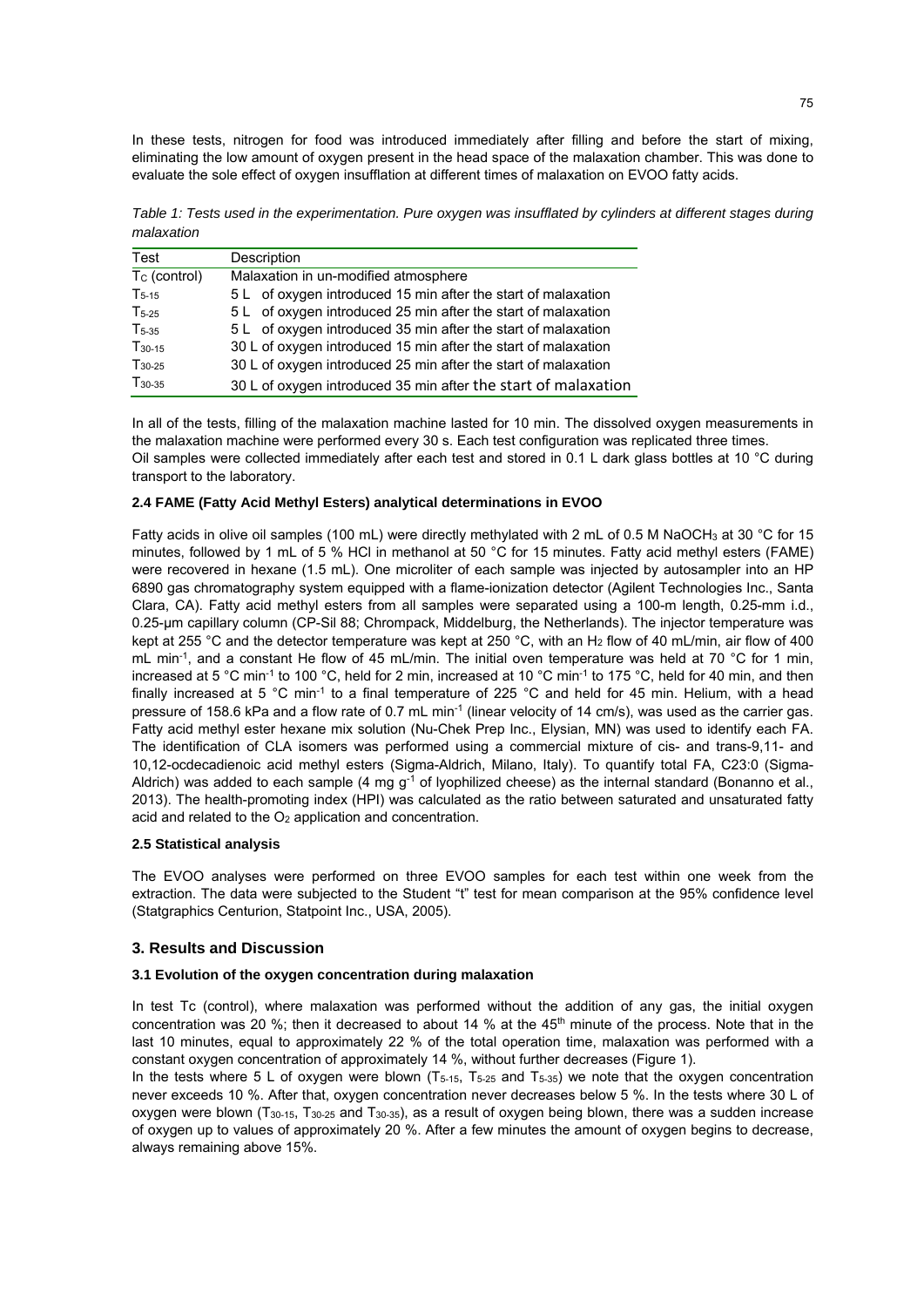

*Figure 1: Evolution of the oxygen concentration in the different tests as described in Table 1. Each point on the lines is the mean value of three replicates* 

#### **3.2 Results of the chemical analyses on EVOOs**

The EVOO samples obtained by using different  $O<sub>2</sub>$  concentration at different timepoints of the malaxation process were characterized by GC-FID for the individual saturated and unsaturated fatty acids. Proportions of saturated and unsaturated fat characterize different food stuff. It is commonly believed that consumption of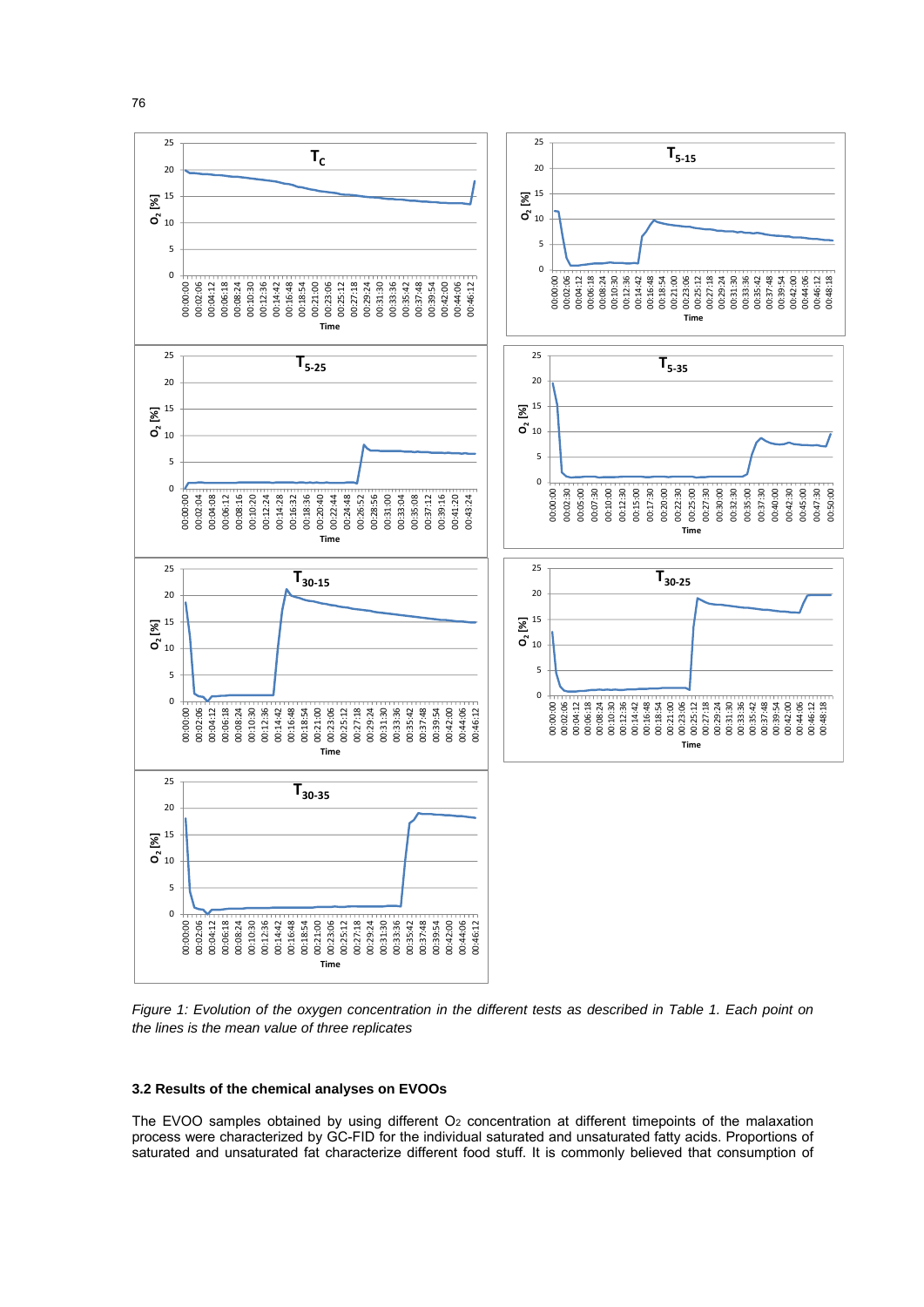foods containing high amounts of saturated fatty acids is potentially less healthy than consuming fats with a lower proportion of unsaturated fatty acids. The composition of olive and of any vegetable oil is generally defined in terms of the nature and distribution of the fatty acids present in the triacylglycerols and also of the positions at which these fatty acids are attached to the glycerol backbone. Sources of lower saturated fat, but higher proportions of unsaturated fatty acids, include olive oil. There was convincing evidence that partial replacement of saturated fat with unsaturated fat decreases the risk of cardiovascular diseases, especially in men. The HPI index as the ratio of saturated and unsaturated fatty acid showed that the  $O<sub>2</sub>$  application clearly modified the ratio between saturated and unsaturated fatty acid. It appears that the lower the HPI index, the healthier the olive oil is. Considering that the control sample showed an HPI index of 33, the application of  $O<sub>2</sub>$ promotes a healthier type of olive oil, with the application of a lower concentration (5 L) after 15 minutes, and with the application of a higher concentration (30 L) after 35 minutes (Figure 2).



*Figure 2: HPI index in EVOOs shown by the tests* 

The results obtained from this study are in agreement with those obtained by Youssef et al. (2010), which state that the modification in fatty acid composition could affect the oxidative susceptibility, but the latter is also affected by the concentration of natural antioxidants.

#### **4. Conclusions**

This study is the first report on the effect of oxygen concentration during malaxation on Nocellara del Belice EVOO saturated and unsaturated fatty acids. It produced interesting results, from both a technical point of view and for the quality of Nocellara del Belice EVOO.

The amount of saturated and unsaturated fatty acids present in EVOO depends, specifically, on the timepoint of the malaxation process when oxygen is blown into the head space of the machine, and much less on its amount.

The results obtained confirm that atmosphere monitoring and control inside the malaxation machine is necessary to obtain high quality EVOO with strong nutraceutical properties.

#### **Acknowledgments**

This study was supported by the Regional Department of Agricultural and Food Resources within the project "SICURA". The authors are grateful to the "Antico Frantoio Vallone" oil mill located in Alcamo, Sicily, for the availability of the plant for olive oil extraction.

#### **References**

- Aiello G., Catania P., Enea M., La Scalia G., Pipitone F., Vallone M., 2012a, Real time continuous oxygen concentration monitoring system during malaxation for the production of Virgin Olive Oil, Grasas Aceites 63, 475–483.
- Angerosa F., Mostallino R., Basti C., Vito R., 2001, Influence of malaxation temperature and time on the quality of virgin olive oils. Food Chem. 72, 19–28.
- Bonanno A., Tornambè G., Bellina V., De Pasquale C., Mazza F., Maniaci G., Di Grigoli A.. 2013, Effect of farming system and cheesemaking technology on the physicochemical characteristics, fatty acid profile, and sensory properties of Caciocavallo Palermitano cheese, J. Dairy Sci. 96, 710–724.
- Catania P., Vallone M., Pipitone F., Inglese, P., Aiello G., La Scalia G., 2013a, An oxygen monitoring and control system inside a malaxation machine to improve extra virgin olive oil quality. Biosyst Eng. 114, 1, 1– 8.